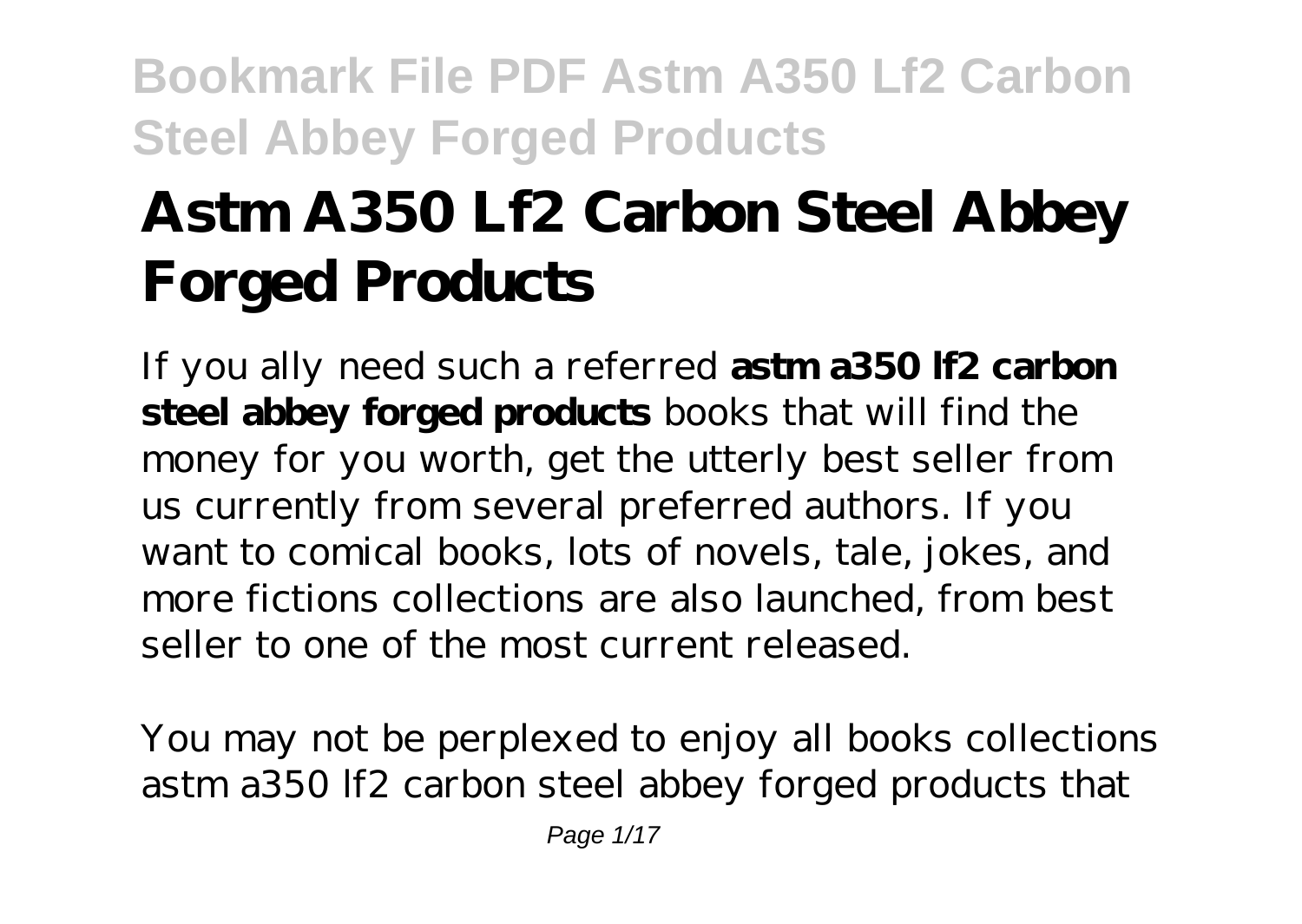we will utterly offer. It is not approximately the costs. It's nearly what you habit currently. This astm a350 lf2 carbon steel abbey forged products, as one of the most working sellers here will utterly be in the middle of the best options to review.

ASTM A350 LF2 Flanges Astm A350 Lf2 Flanges Manufacturing Process A350 LF2 Class 2 Process A350 LF2 FLANGES

SAE STEEL GRADES: Major Classifications of Carbon and Alloy Steel

Material of Valves II ASTM std II A216 II A105 II A352 II A350 II A217 II A182 II A351 II GradesIs it Bad That My Carbon Steel is Changing Color? Page 2/17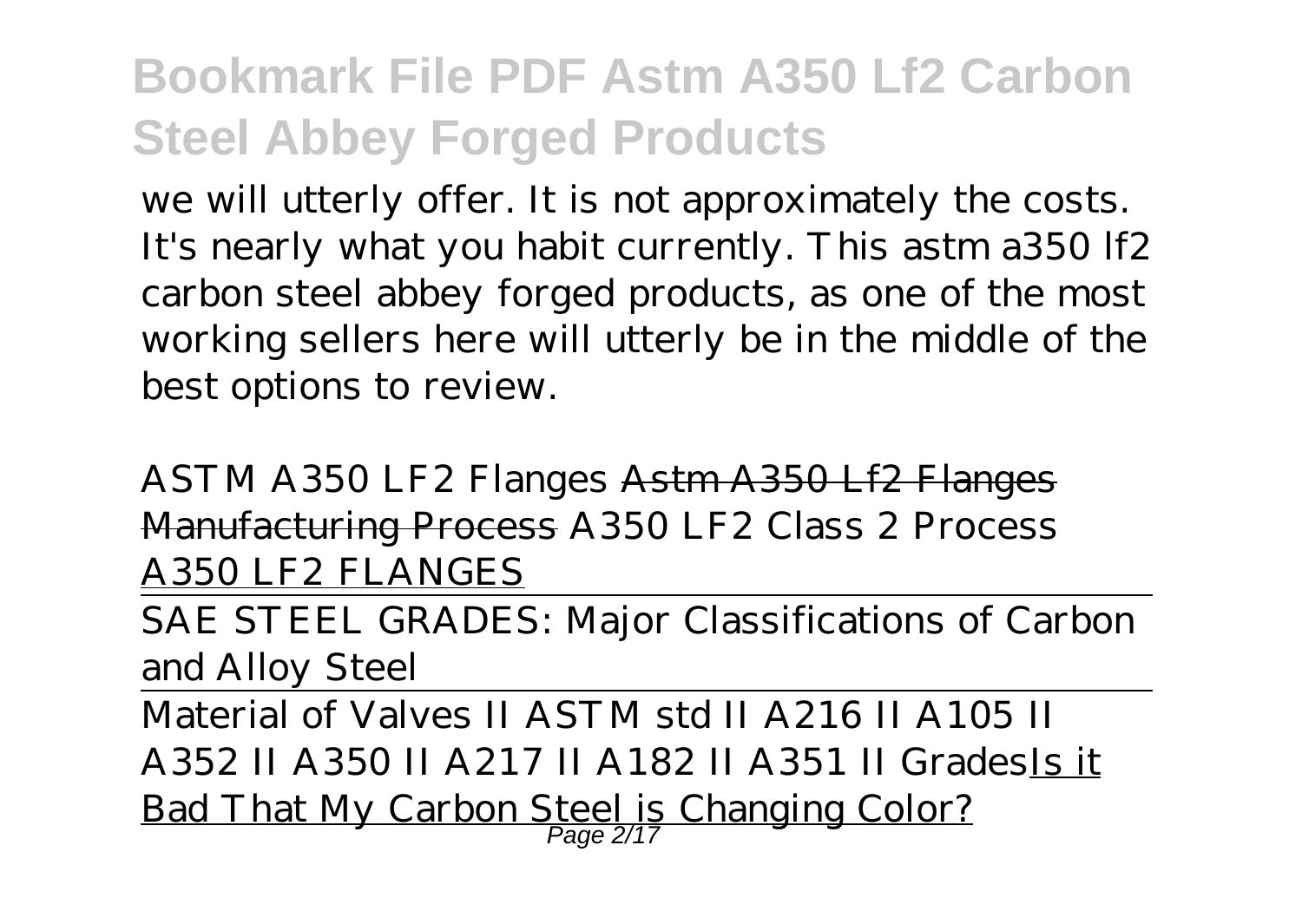*Difference Between Low, Medium \u0026 High Carbon Steel !! ||Engineers Academy||* High Carbon Steel vs Mild Steel Test

The Four Types of Steel (Part 2: Carbon Steel) | Metal Supermarkets*Choosing Your Knife: Carbon Steel v.s. Stainless Steel* butt welding seamless steel bend ASTM A350 LF2 *Types of steel - Carbon vs Stainless. Which is better? Mora Companion: Carbon VS. Stainless Sharpening Steels are Useless Hardening mild steel* Modern Carbon Steel Pan Comparison *Carbon VS Stainless Steel!!!! WHICH IS BEST??? Etching A Blade With Hot Vinegar* **Properties and Grain Structure** *How to add carbon to steel (Not!)*

The Hardest Knife Making Steel in the World! - How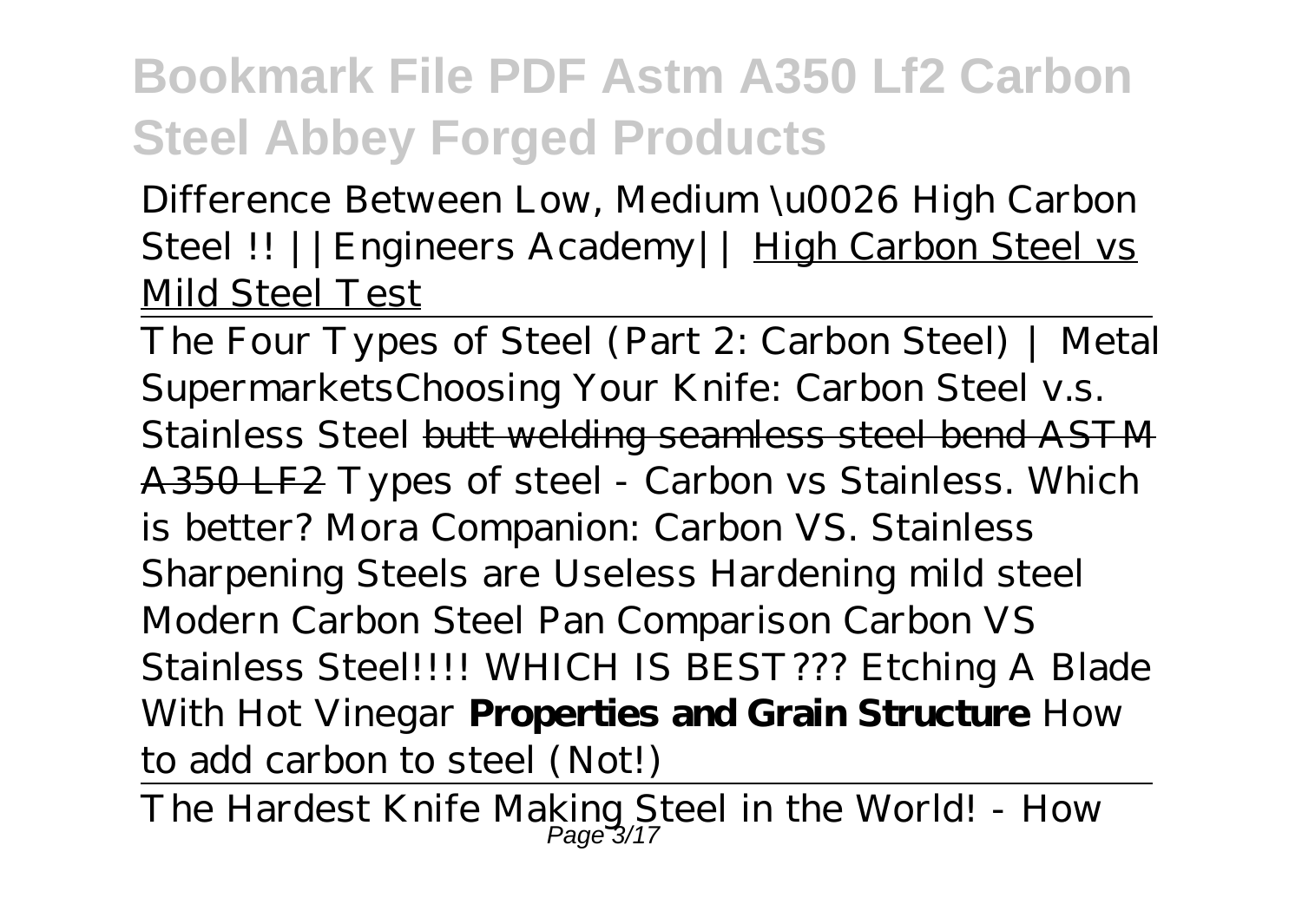Hard is Hard?*Is D2 Tool Steel a Carbon Steel, or a Stainless Steel? A350 LF2 CL1 Flange* A350 LF2 CL1 Flanges Manufacturer In India sloping pipe in revit/Offset in isometric drawing/piping fittings and and symbols(Hindi) Effect Of Carbon In Steel FE exam A350 LF2 CL 2 Flange Manufacturers In India *Powdered steel vs Normal steel explained* **What is CARBON STEEL? What does CARBON STEEL mean? CARBON STEEL meaning, definition \u0026 explanation Astm A350 Lf2 Carbon Steel** ASTM A350 LF2 – Carbon Steel. ASTM A350 Grade LF2 is a general Carbon steel usually supplied in the Normalised, Normalised and Tempered or Quench and Tempered condition. It is typified by having moderate Page 4/17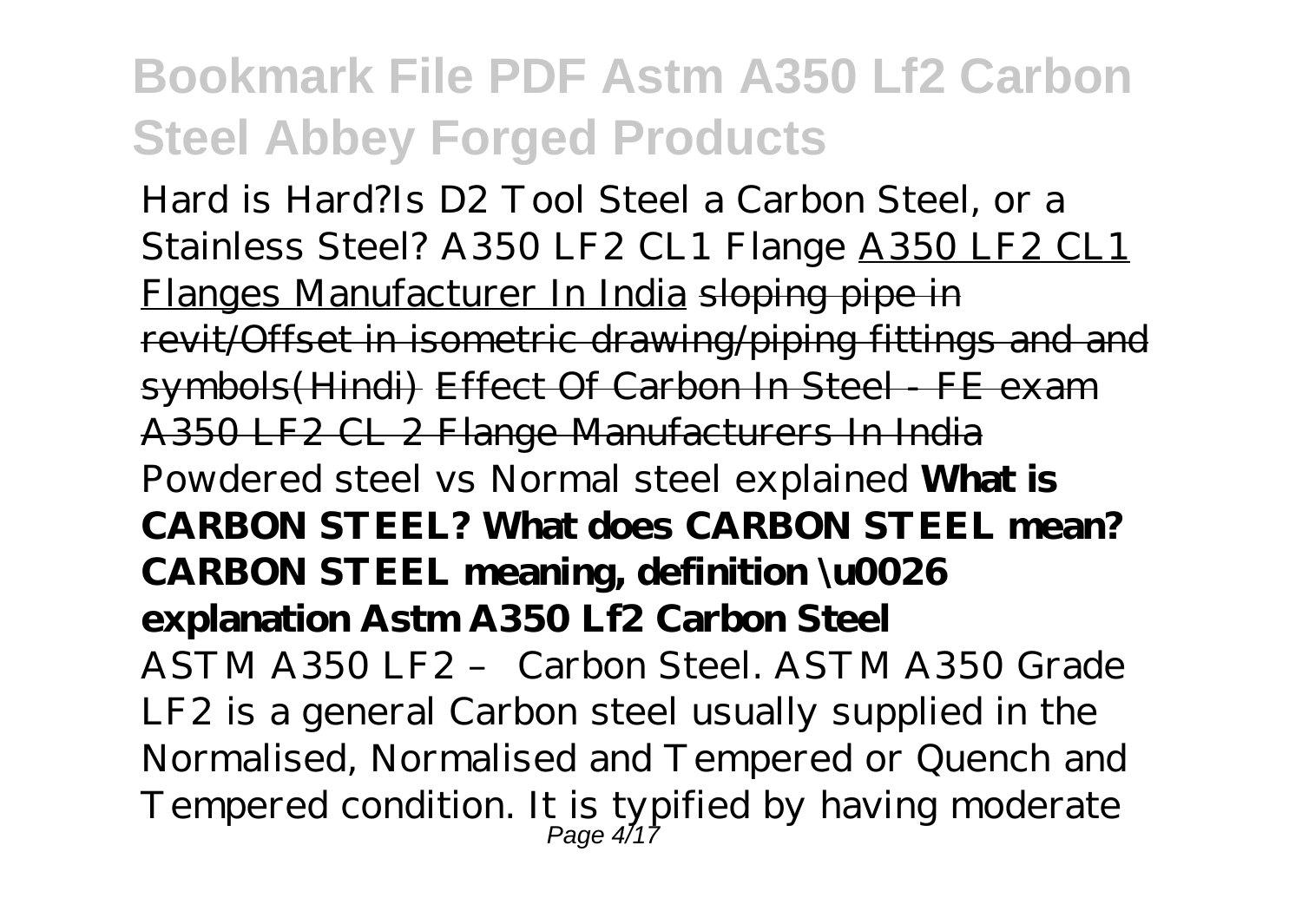strength and impact toughness and is used extensively for the manufacture of flanges and fittings, and applications which require cold temperature service where corrosion resistance is not important.

### **ASTM A350 LF2 – Carbon Steel - Abbey**

ASTM A350 (ASME SA350) is the standard specification for carbon steel and low alloy steel forged flanges and flanged fittings for low temperature services. Common use grade is ASTM A350 LF2 Class 1, corresponding material for piping in ASTM A333 Grade 6 and pipe fittings in ASTM A420 WPL6. With yield strength minimum 240 Mpa, and tensile strength in 480 Mpa to 655 Mpa, impact test temperature at Page 5/17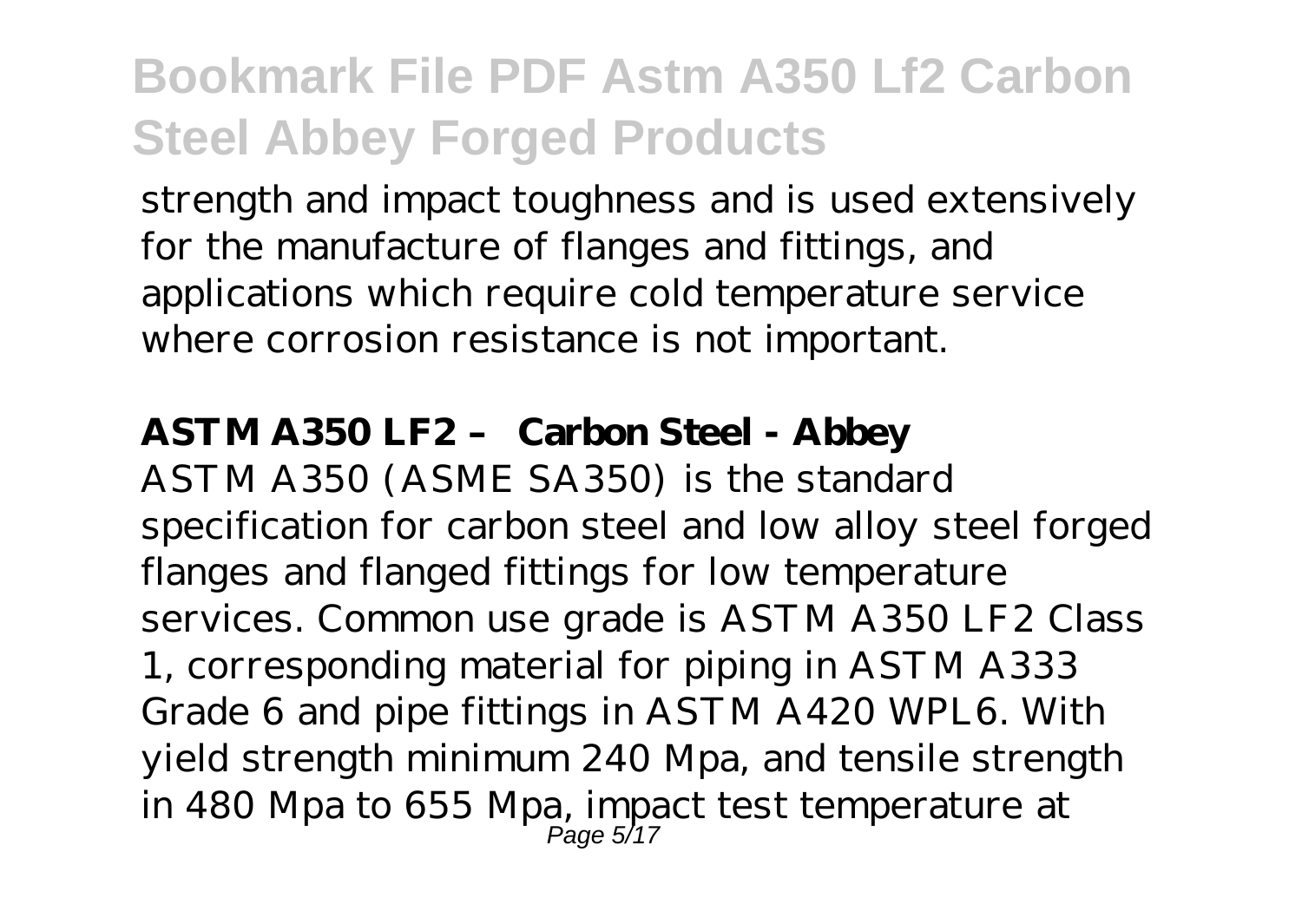### **ASTM A350 LF2 (ASME SA350) Flanges for Low Temperature - OCTAL**

ASTM A350 LF1, LF2 AND LF3 CARBON/ALLOY STEELS General Characteristics. These grades of steel are used as pipeline steels and also in the production of forged flanges. They are suitable for use down to – 20<sup>o</sup> F (LF1,) – 50<sup>o</sup> F (LF2) and – 150<sup>o</sup> F (LF3.) Chemical Analysis. LF1:

### **ASTM A350 LF1, LF2 AND LF3 CARBON/ALLOY STEELS**

Tesco Steel & Engineering is a leading Manufacturer & Page 6/17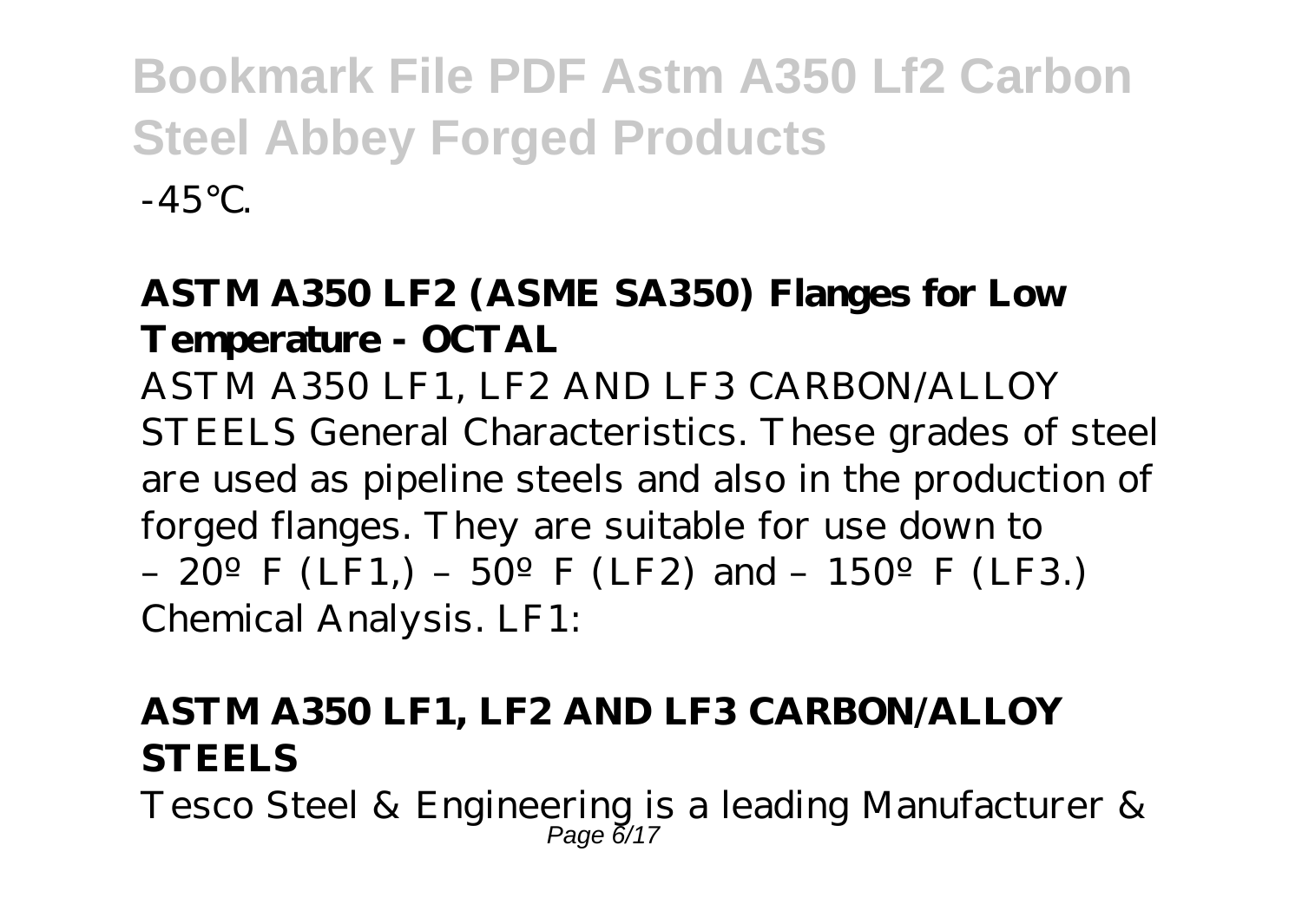Supplier of ASTM A350 LF2 Low Temperature Carbon Steel Outlets Fittings, A350 LTCS LF2 Outlets Fittings, LTCS ASTM A350 LF2 Outlets Fittings, Carbon Steel LF2 Outlet Fittings, ASTM A350 LTCS Gr.LF2 Welding Outlet, Threaded Outlets, Socket weld Outlets, Elbow Outlets, Lateral Outlets in Mumbai, India.

### **Low Temperature Carbon Steel ASTM A350 LF2 Outlets ...**

ASTM A350 LF1, LF2 AND LF3 CARBON/ALLOY STEELS General characteristics of ASTM A350 LF1, LF2 AND LF3 CARBON/ALLOY STEELS These grades of steel are used as pipeline steels and also in the production of forged flanges. They are suitable for use Page 7/17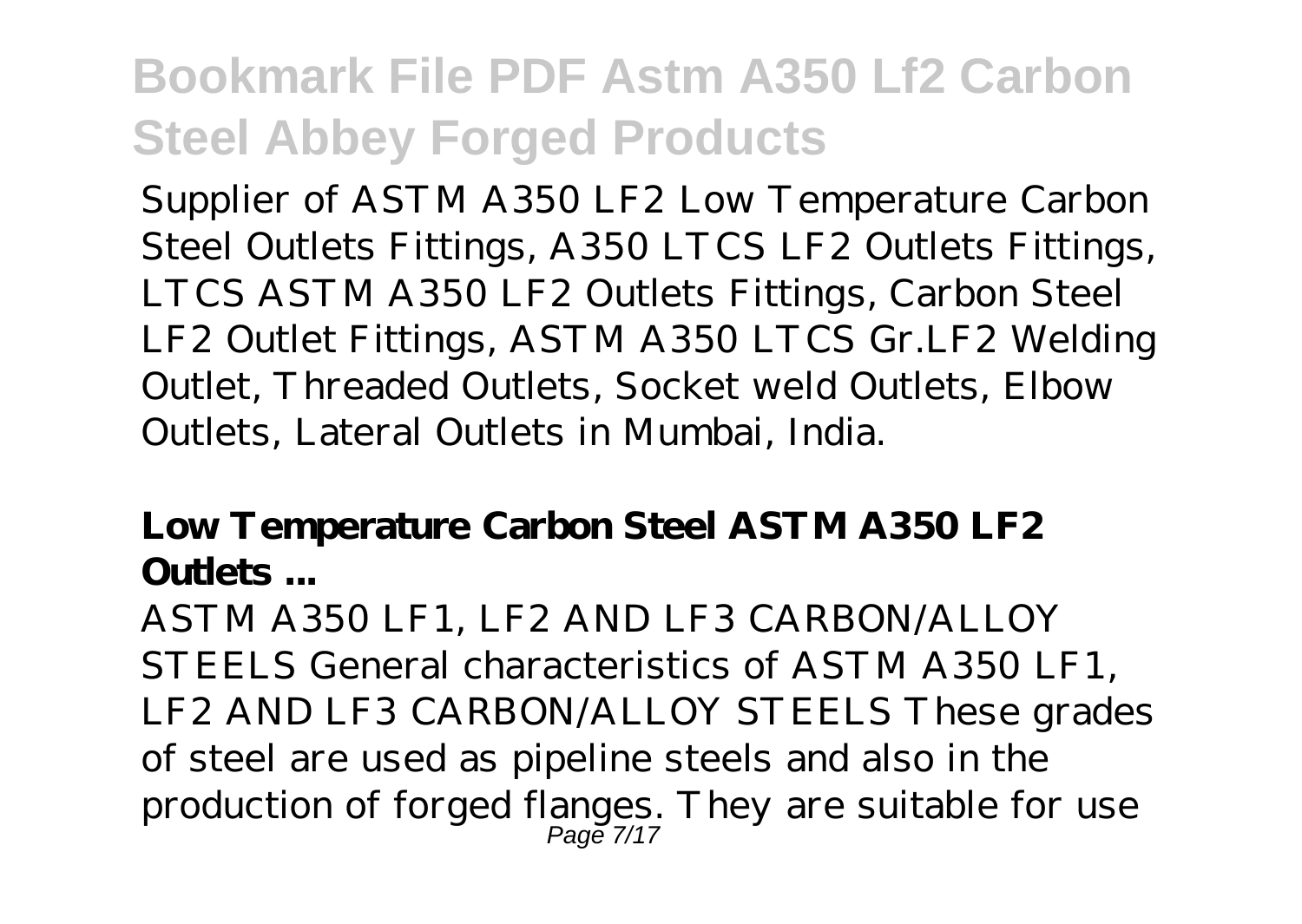down to –  $20^{\circ}$  F (LF1,) –  $50^{\circ}$  F (LF2) and – 150<sup>°</sup>F (LF3.)

### **ASTM A350 LF1, LF2 AND LF3 CARBON/ALLOY STEELS | All ...**

ASTM A350 LF2 LTCS Flanges Available Types LTCS A350 LF2 Flanges Export To Marcel Piping is well known suppliers, manufacturers and exporters of ASTM A350 LF2 LTCS Flanges, made by Low-Temperature Carbon Steel especially to ASTM A350 specifications, accomplished to work at lowtemperature utility.

#### **ASTM A350 LF2 Flanges, Low Temperature Carbon** Page 8/17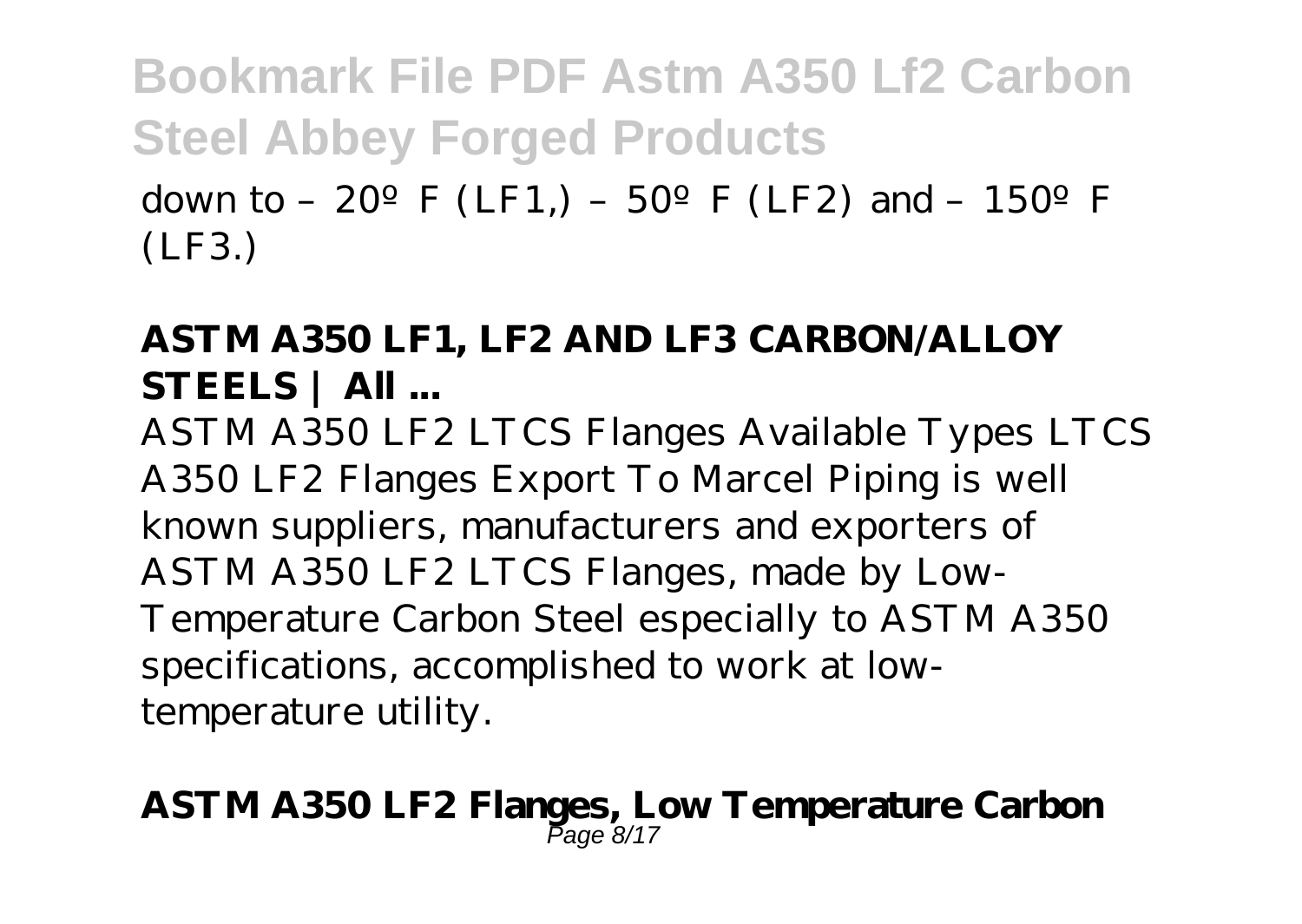### **Steel Pipe ...**

The Carbon Steel A350 LF2 Slip On Flanges are used with seamless pipes for easy installment on to the correct location as the flanges allow the pipes to slip on to the flange and move to the right position before welding or bolting. The Astm A350 Grade LF2 Class 2 Pipe Flange is also used in similar capacities. Please contact us for further information and pricing of the products.

### **ASTM A350 LF2 Flanges | ASME SA 350 GR LF2 Weld Flange ...**

ASTM A350 is the standard specification covering carbon and low-alloy steel forged or ring-rolled flanges, Page 9/17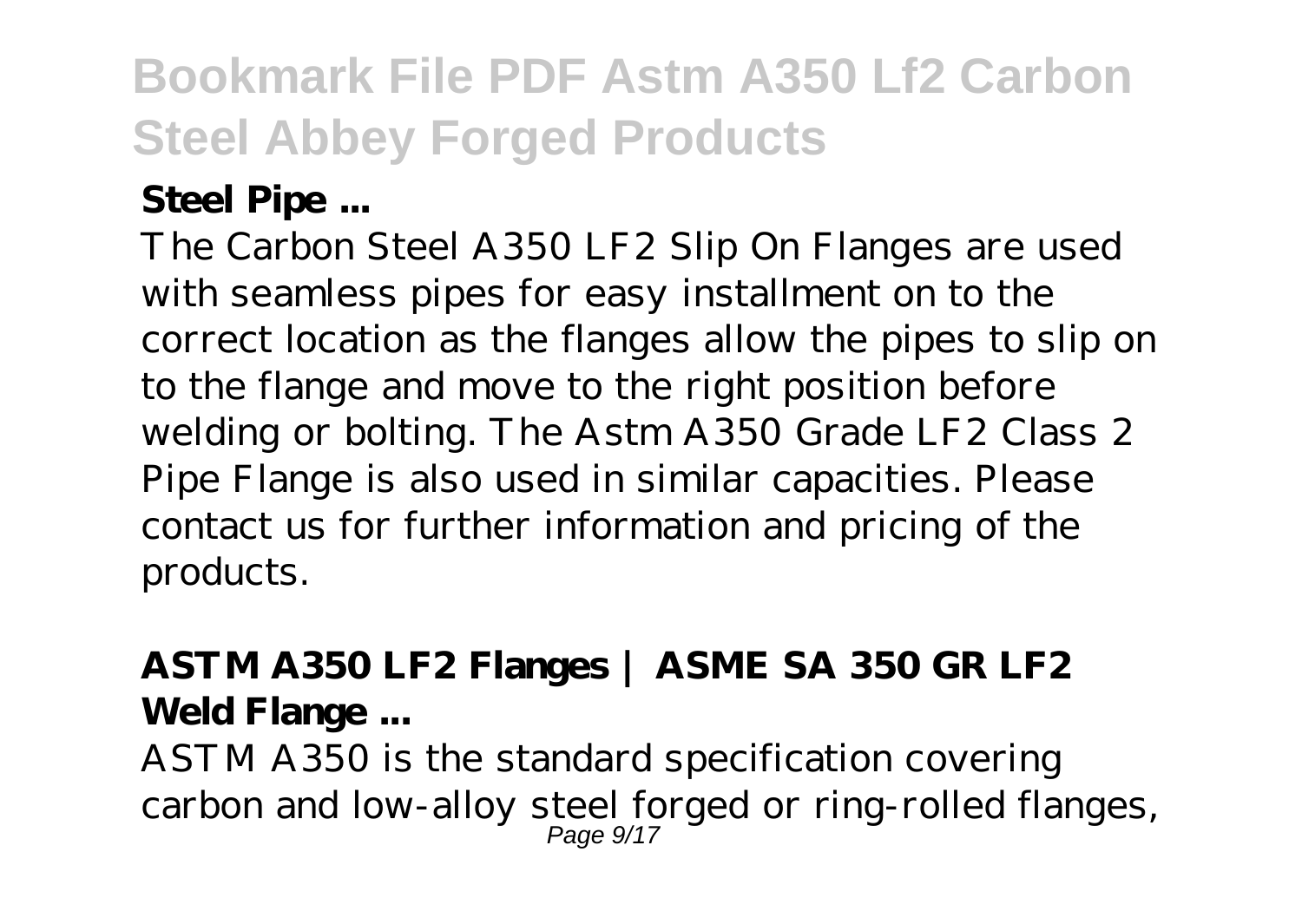forged fittings and valves intended primarily for lowtemperature service and requiring notch toughness testing. They are manufactured to corresponding ASME or API dimensional standards.

#### **ASTM A350 Carbon and Low-Alloy Steel Forgings**

A105/A350-LF2 Dual. A105 and A350-LF2 are standard specifications for forged carbon steel piping components. A105 for ambient and higher-temperature service; A350-LF2 for low-temperature service with Charpy V-Notch impact energy testing. Components include flanges, various fittings and valves.

#### **Encore Metals - A105/A350-LF2 Dual** Page 10/17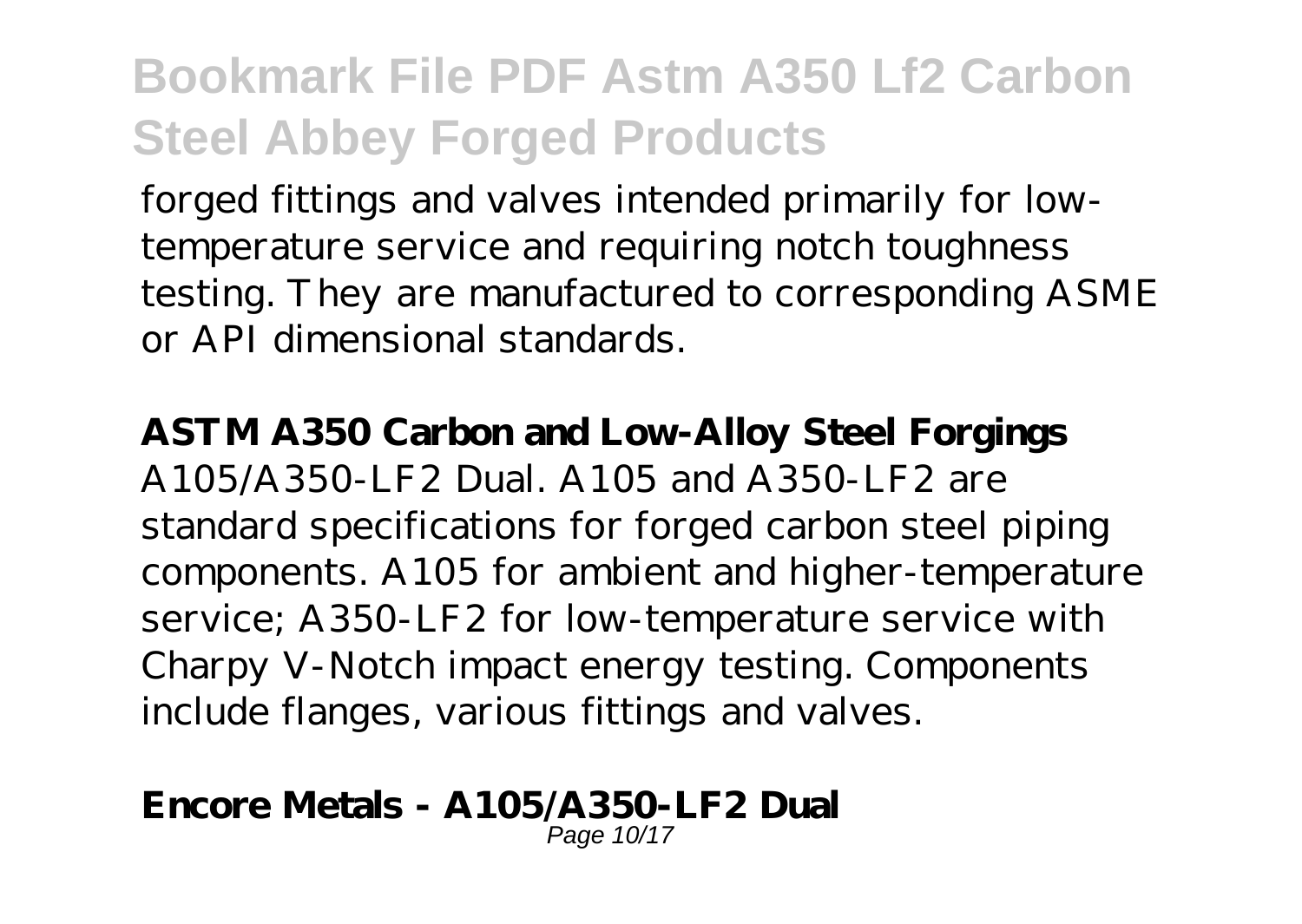1.1 This specification 2 covers several grades of carbon and low-alloy steel forged or ring-rolled flanges, forged fittings and valves intended primarily for lowtemperature service and requiring notch toughness testing.

### **ASTM A350 / A350M - 18 Standard Specification for Carbon ...**

ASTM A350 LF2 Flanges (Standard Specification for Carbon and Low-Alloy Steel Forgings, Requiring Notch Toughness Testing for Piping Components. ASTM A350 LF2 Specification covrs Several grade of carbon and low alloy steel forged or ring-rolled flanges, forged fittings and valves for low-temperature service. Impact Page 11/17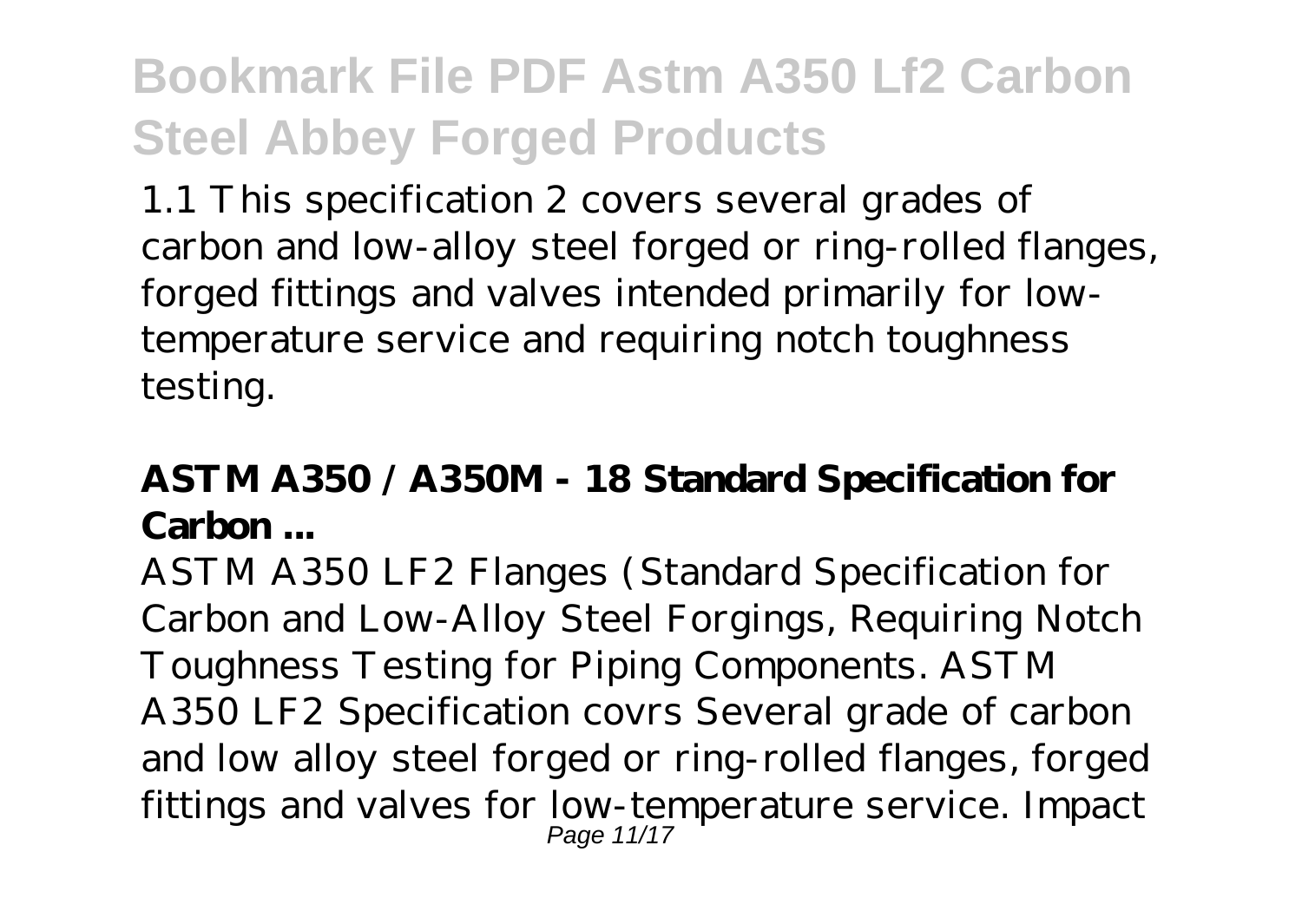tests shall also be performed and the steel materials shall conform to the required values of minimum impact energy, temperature, and minimum equivalent absorbed energy.

### **ASTM A350 LF2 Flanges| A350 LF2N Flanges Manufacturer ...**

ASTM A350 LF2 Carbon Steel Bars is a heat resisting steel with high resistance to oxidation scaling and has high strength at elevated temperatures. These ASME SA 350 LF2 Carbon Steel Rods can be welded using all of the common welding processes, which is further combined with better creep properties at temperature and is very tough and ductile. Page 12/17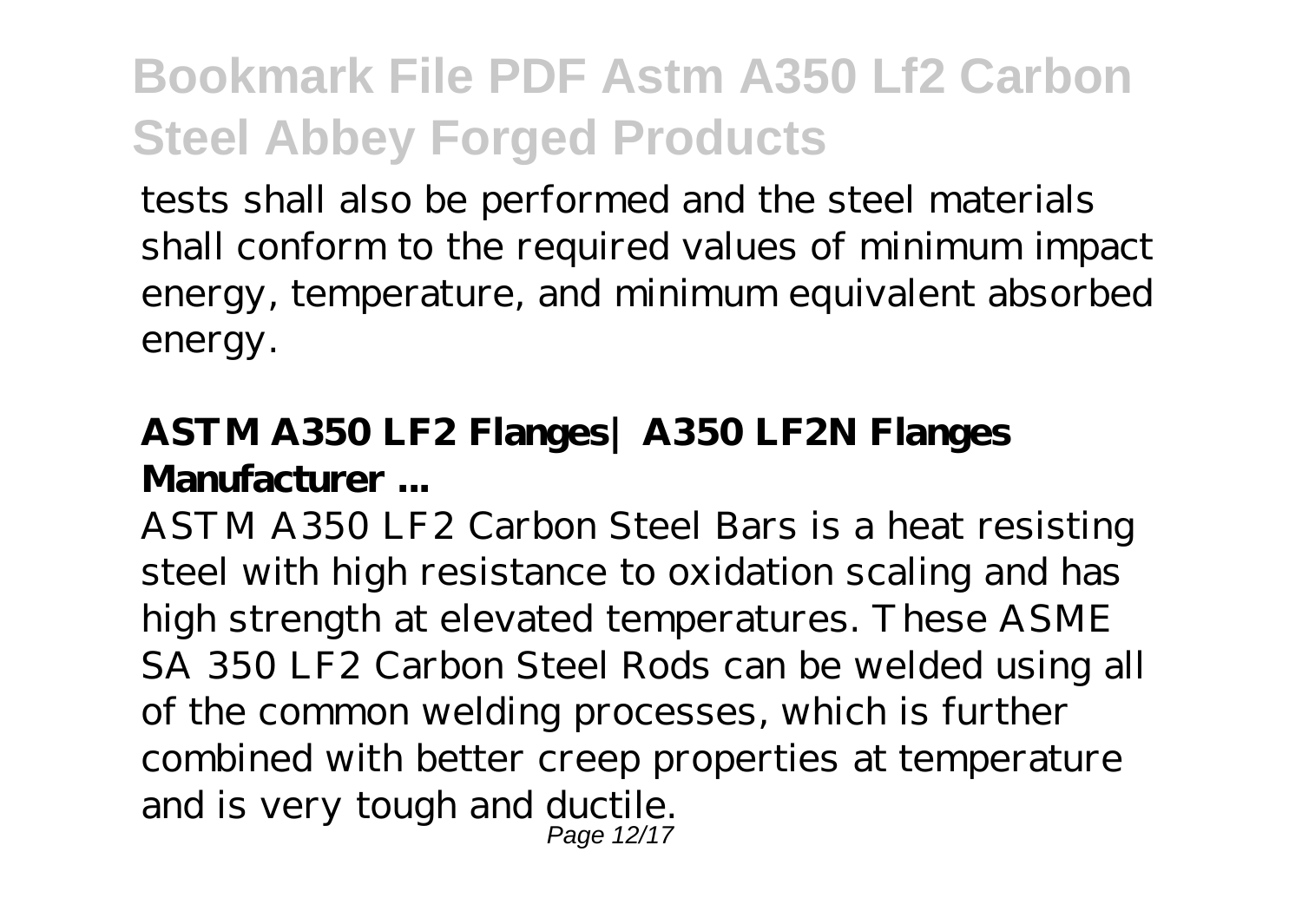### **Carbon Steel A350 LF2 Round Bar, A350 LF2 Carbon Steel ...**

Carbon Steel A350 LF2 Round Bars are fabricated with the standard quality of carbon steel alloy. These bars demonstrate great features and attributes that makes it ideal product. Thus it exhibits great tensile strength corrosion resistance, ductility, and mechanical properties.

### **ASTM A350 LF2 Round Bar, UNS K03011 Bars, Carbon Steel ...**

See where ASTM A350 Grade LF2 Class 1 Heat-Treated falls on the material property chart for Density Page 13/17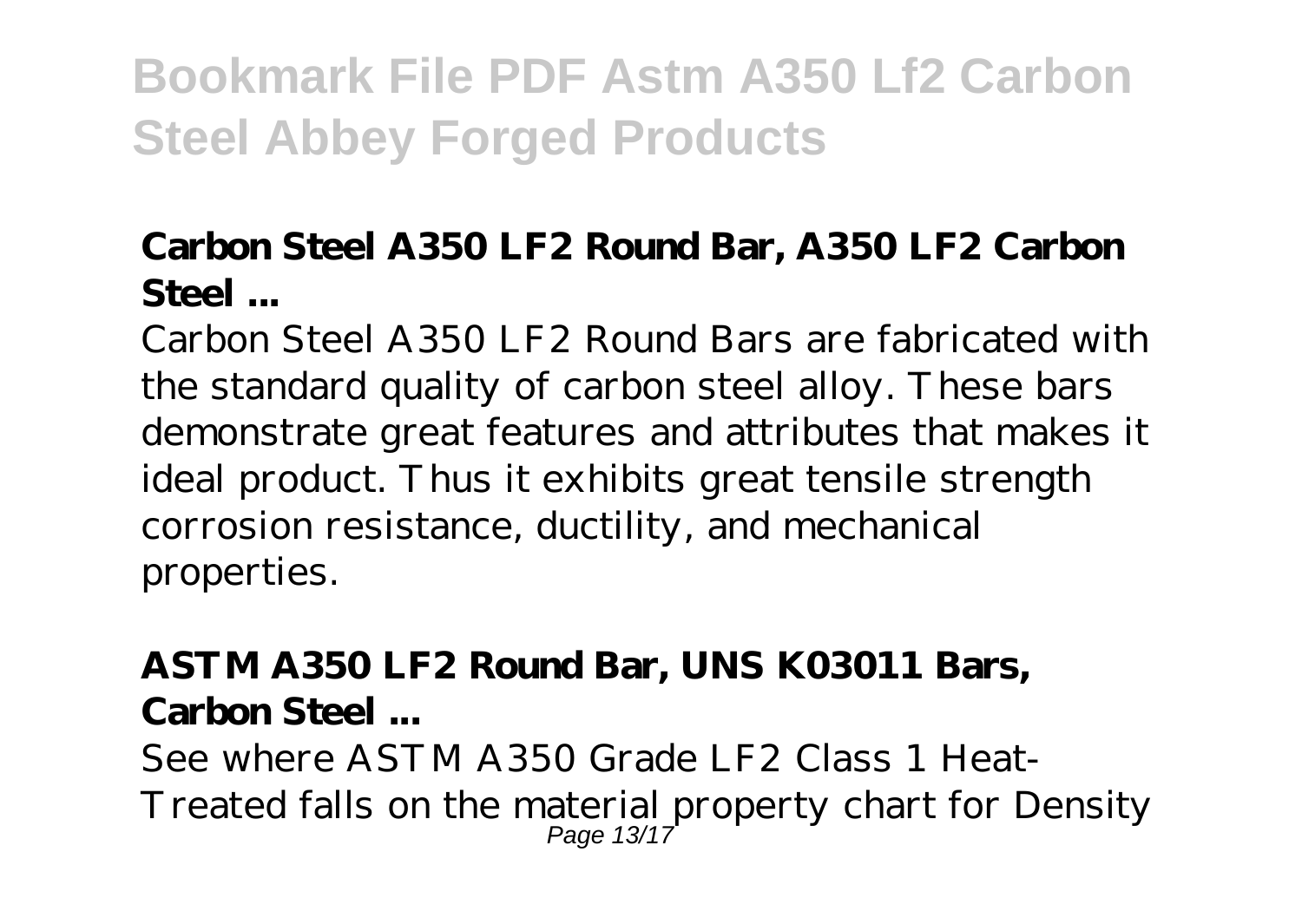against Elastic modulus in your materials selection and design process. Our Ashby charts are interactive with more technical data upon clicking. ... ASTM A53 Carbon Steel Pipes ASTM A564 Stainless Steel Age Hardened Carbon Steel: Properties ...

### **ASTM A350 Grade LF2 Class 1 Heat-Treated - Low Carbon ...**

ASTM A350 LF2 Flanges are only manufactured by reputed and trusty companies like us who easily maintain the quality of the product and matches all the national and international standards. These flanges are easily connected with other pipes. They are reserved type of steel parts which contain the modest amount of Page 14/17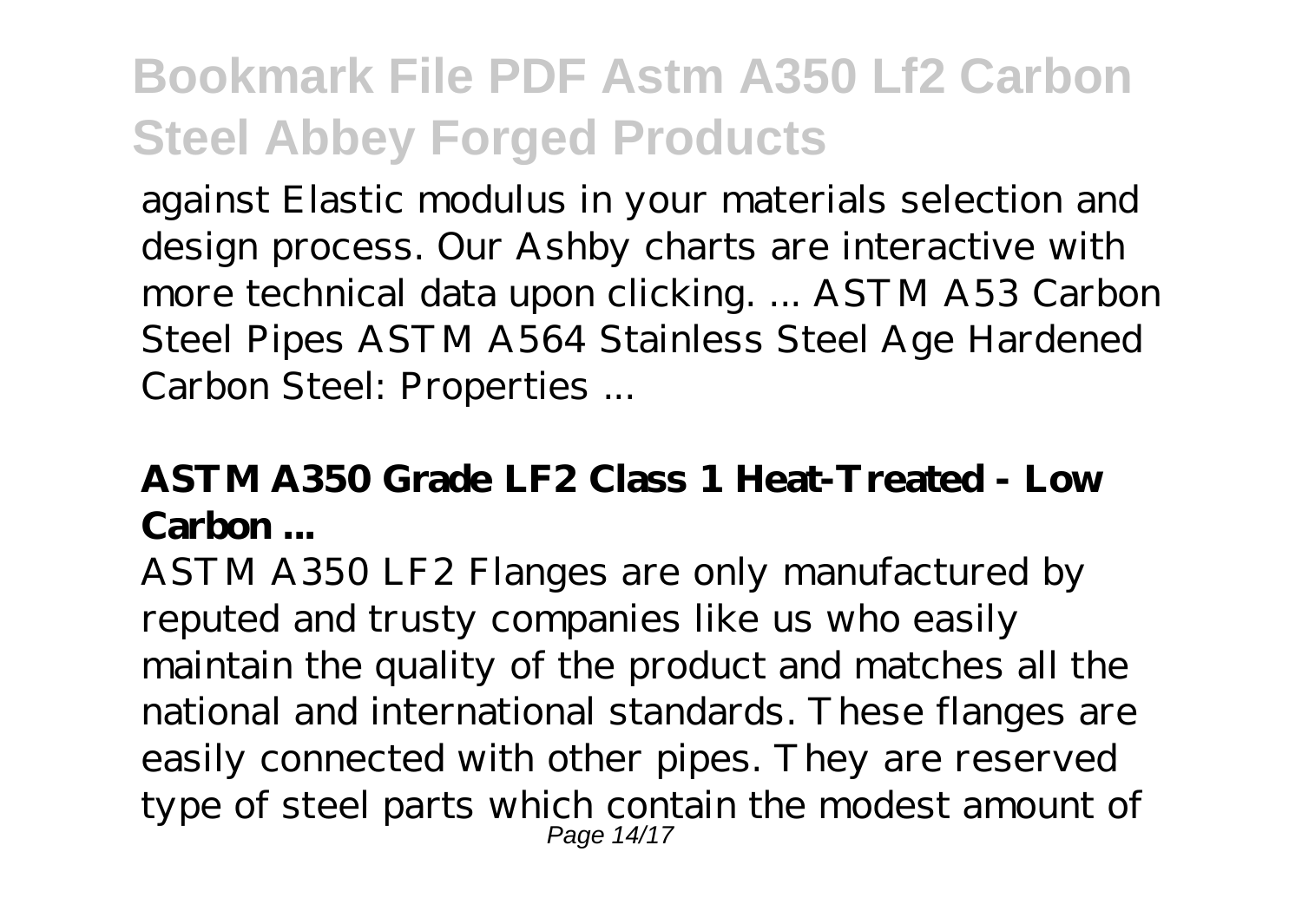alloy element in it.

### **ASTM A350 LF2 Flanges Manufactures, Low-Temperature ...**

ASTM A516 gr 70 vs a350 lf2 Lf2 Lcb Lcc Carbon Steel Valve Material Low Temperature This material was a forged iron that had been combined with metal scrap in the course of the melting process. Forgings of grades just like the astm a350 lf2 class 1 and sophistication 2 aside from Grade LF787 should be furnished in a normalized situation.

#### **ASTM A516 gr 70 vs a350 lf2 - Steel Material Supplier** ASTM A350 Carbon Steel Grade LF2 Weldolet Fittings Page 15/17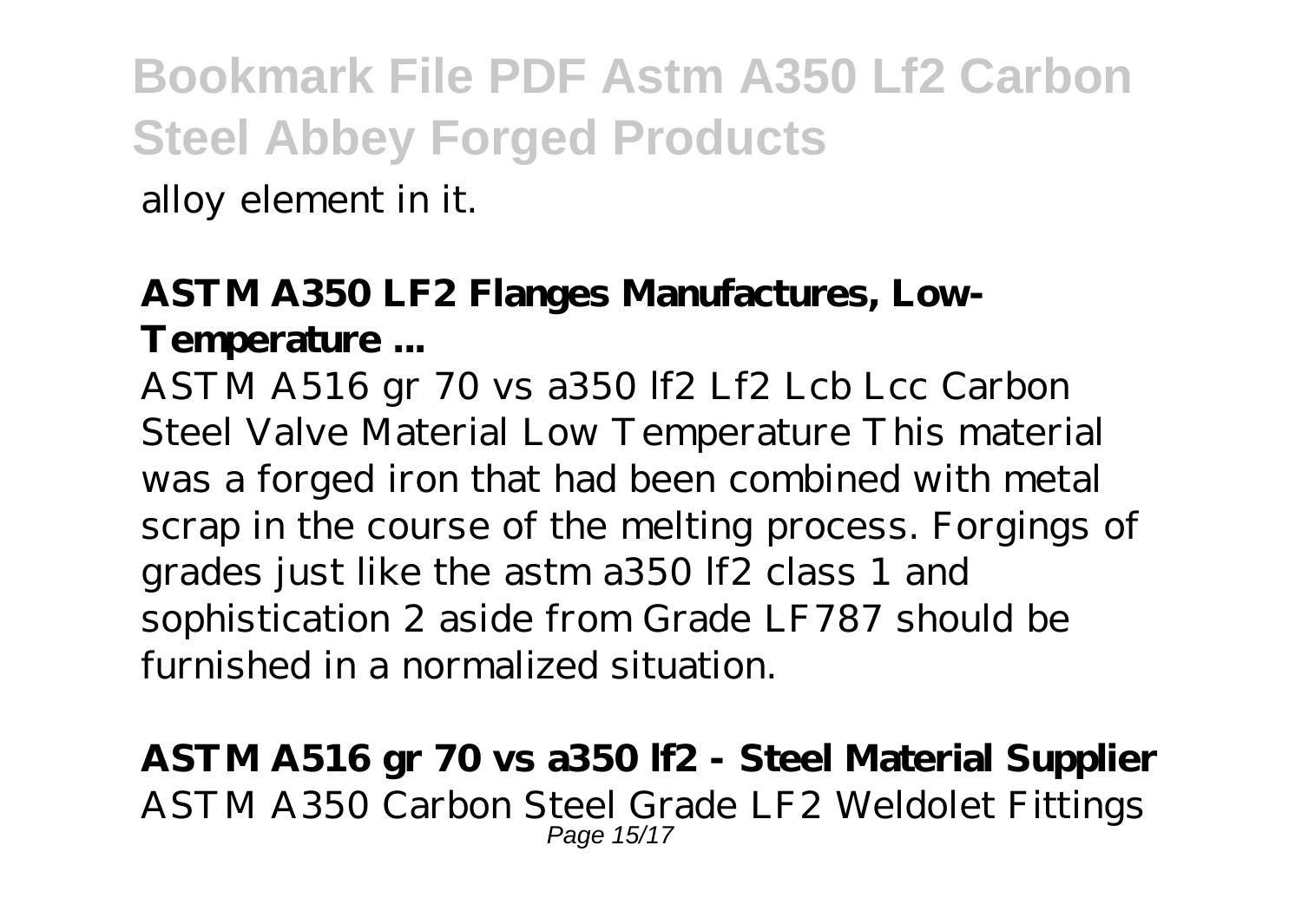provides a grouping of elevated potency, formability, erosion resistance and lightweight that has made it a global standard in aerospace uses. These ASTM A350 Carbon Steel GR LF2 Elbolet Fittings are extensively valued for its soaring tensile potency and toughness.

### **Low Temperature Carbon Steel ASTM A350 GR LF2 Olets, High ...**

ASTM A350 Grade LF2 is a general low temperature Carbon steel usually supplied in the Normalised, Normalised and Tempered or Quench and Tempered condition. It is typified by having moderate strength and impact toughness and is used extensively for the manufacture of flanges and forged fittings, Page 16/17